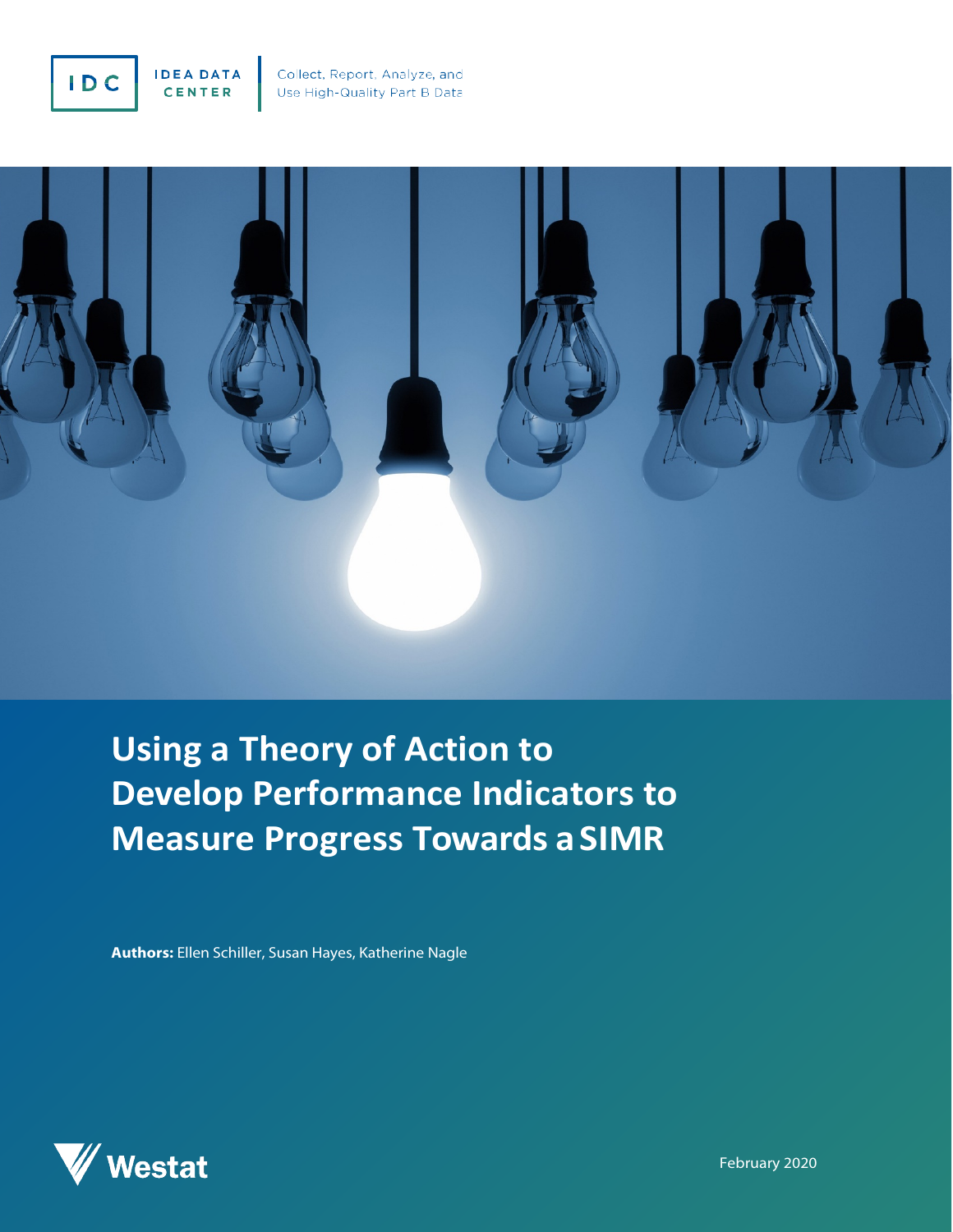

**IDEA DATA** CENTER

Collect, Report, Analyze, and<br>Use High-Quality Part B Data

The IDEA Data Center (IDC) created this document under U.S. Department of Education, Office of Special Education Programs Grant No. H373Y190001. Richelle Davis and Rebecca Smith serve as the project officers.

The views expressed herein do not necessarily represent the positions or policies of the U.S. Department of Education. No official endorsement by the U.S. Department of Education of any product, commodity, service, or enterprise mentioned in this publication is intended or should be inferred. This product is in the public domain. Authorization to reproduce it in whole or in part is granted.

For more information about the IDEA Data Center's work and its partners, see [www.ideadata.org.](http://www.ideadata.org/)

#### **Suggested Citation:**

Schiller, E., Hayes, S., and Nagle, K. (2020, February). Using a Theory of Action to Develop Performance Indicators to Measure Progress Toward a SiMR. IDEA Data Center. Rockville, MD: Westat.

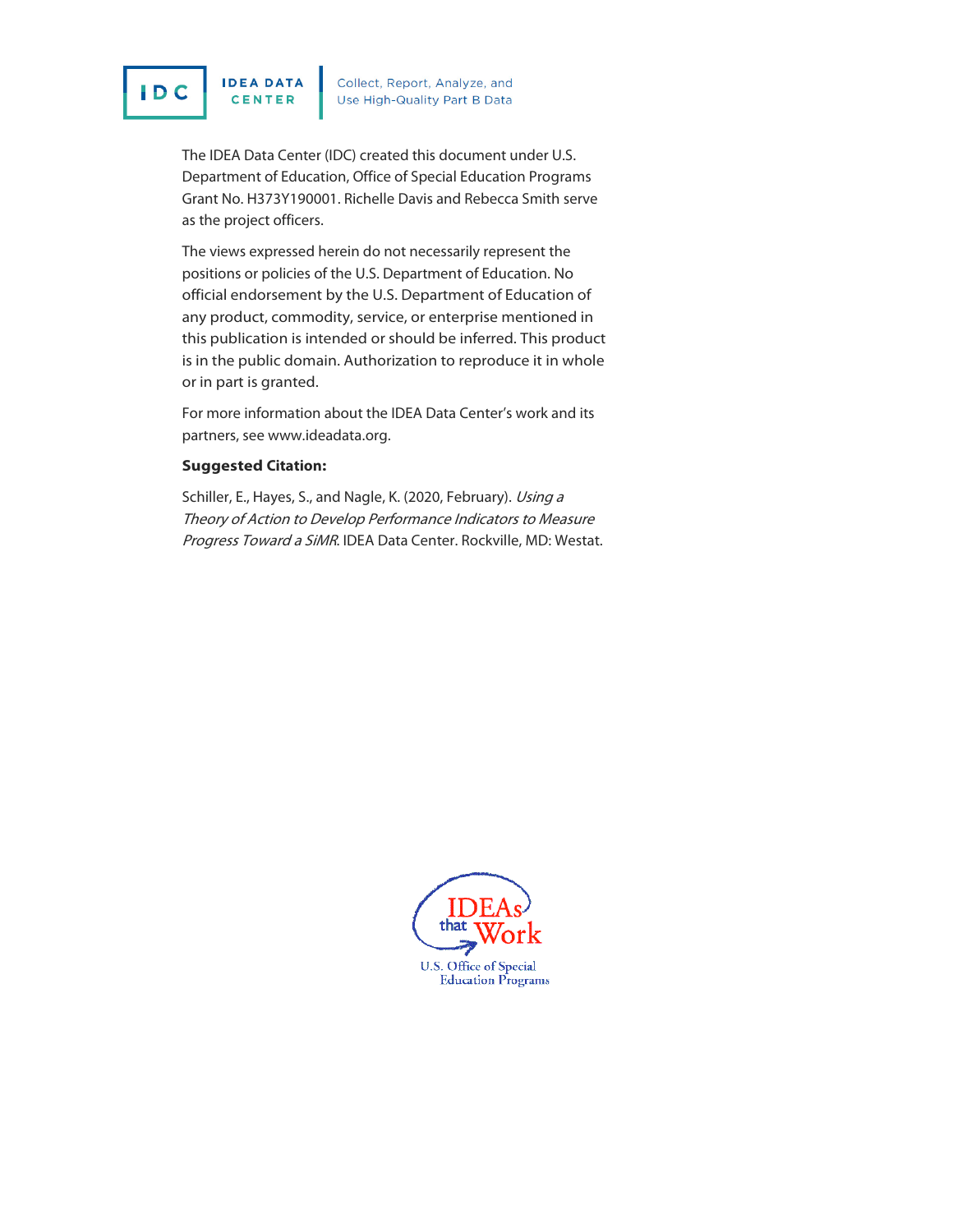**IDC** 

## **Table of Contents**

| Identifying Performance Indicators of Progress |  |
|------------------------------------------------|--|
|                                                |  |
|                                                |  |
|                                                |  |

# **List of Exhibits**

| <b>Exhibit 6.</b> Illustrative example of a (partial) theory of action linked with performance indicators 9 |  |
|-------------------------------------------------------------------------------------------------------------|--|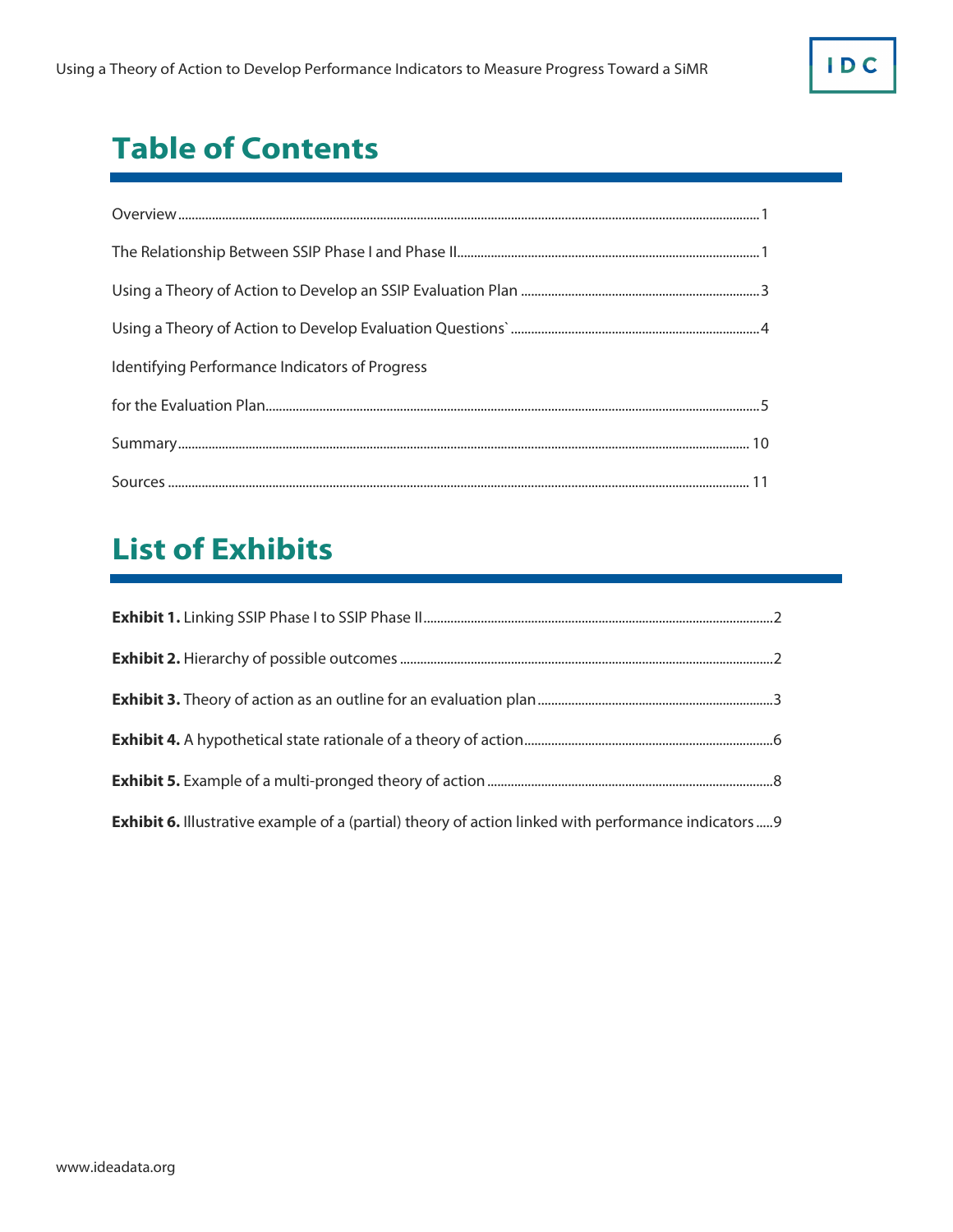### <span id="page-3-0"></span>**Overview**

SSIP Phase I plans require states to determine a "stateidentified measurable result" (SiMR) through a systematic process that is summarized graphically through a Theory of Action (ToA). A ToA sets forth assumptions or hypotheses about how an improvement strategy works. These hypotheses are then tested during an evaluation. The power of a ToA is in its specificity of thought and in the explicit reasoning that calls attention to the essential steps and checkpoints in implementing an improvement strategy. Thus, the ToA establishes a clear path toward the end goal of affecting outcomes for children and youth with disabilities and their families.

Importantly, the ToA acts as a set of checkpoints to evaluate if the expected outcomes at each step along the way are realized and, if they are not, suggests where to intervene to get the improvement strategy back on track.

This paper demonstrates how the work completed under SSIP Phase I contributes to a key component of the activities required during Phase II: an evaluation plan. By using the ToA as an outline or a roadmap for the evaluation plan, state SSIP leaders can identify and measure, through performance indicators, the checkpoints necessary for marking progress toward the SiMR. The first two sections of this white paper illustrate the relationship between SSIP Phase I and Phase II and briefly demonstrate how the ToA can be used to develop the evaluation plan and formulate evaluation questions. The third section shows in detail how SSIP leaders can use a ToA to develop performance indicators that measure progress toward the SiMR.

### **The Relationship Between SSIP Phase I and Phase II**

Planning an evaluation and conducting an evaluation are companion processes. Unfortunately, different audiences use different terms for similar concepts. The resulting confusion undermines integration of planning and evaluation, so it is important to make the connection between the different terms. As illustrated in Exhibit 1, the SSIP evaluation plan (Phase II), directly proceeds from the activities conducted in Phase I; that is, from

• **An analysis** of student outcomes, including drilling deep into the data to understand the performance of disaggregated student groups (e.g., ages, disability, type of outcome, location);

- **An analysis** of infrastructure strengths and weaknesses, including governance, fiscal, technical assistance, and monitoring systems;
- **Discussions** by stakeholder groups, who thoughtfully frame an end result for the program's efforts, called a SiMR; and
- **Identification** of coherent improvement strategies that will build state and local education agency (LEA) capacity to achieve theSiMR.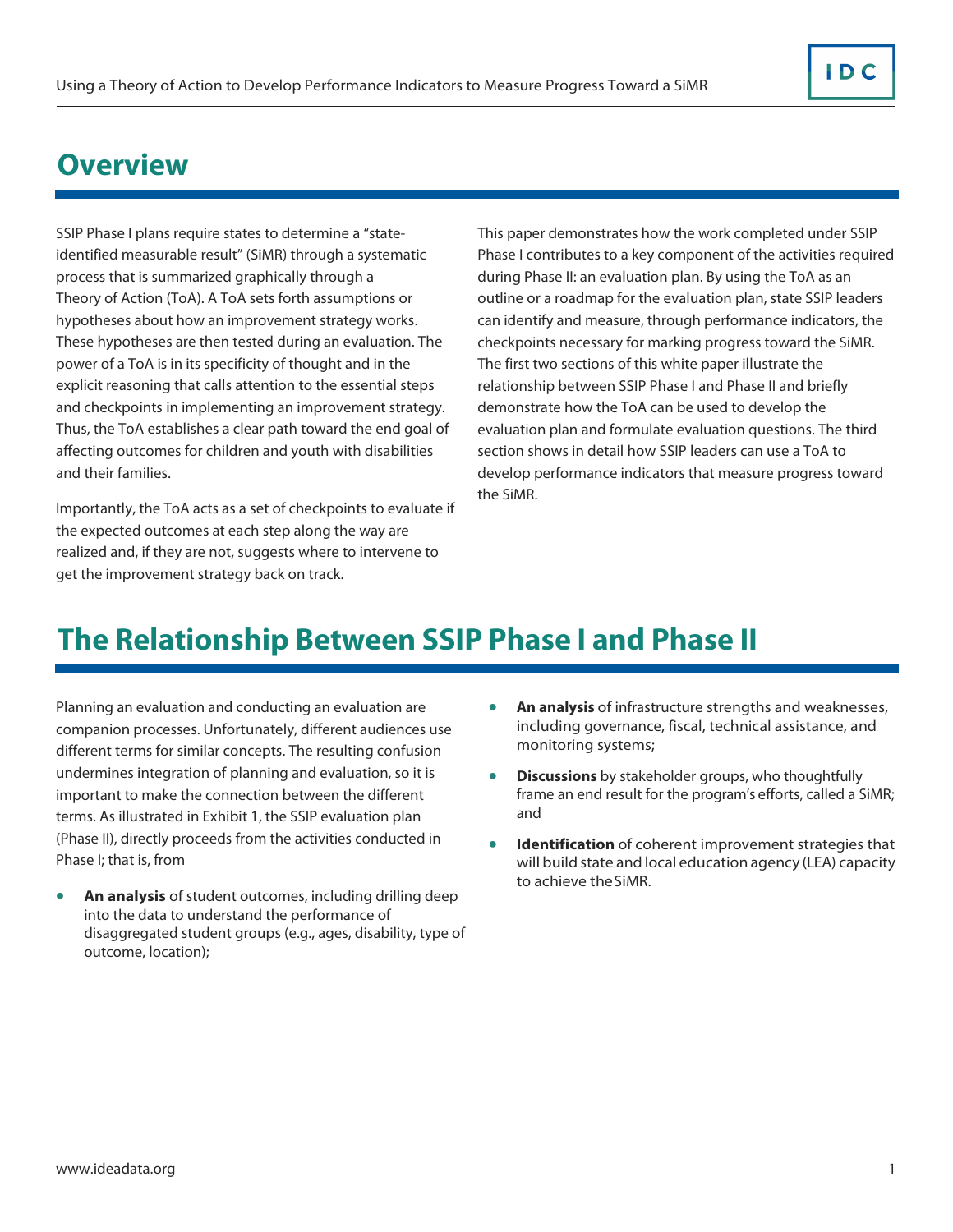#### <span id="page-4-0"></span>**Exhibit 1.** Linking SSIP Phase I to SSIP Phase II



The state's response to improving the SiMR is articulated graphically in a ToA and can be specified as strategies, actions, tactics, or a host of other terms. The strategies generate potential evaluation questions, provide insights on the program's activities and some or all of the targeted audiences, make explicit short-term and intermediate outcomes, and clarify the long-term results desired by the program.

### **Exhibit 2. Hierarchy of possible** outcomes

#### **SYSTEMS AND ENVIRONMENT CHANGE**

**CHILD, YOUTH, AND FAMILY OUTCOMES** Learning,social-emotional,and behavioral results for children, youth, and their families

#### **ACTIONS**

New skills used and patterns of behavior adopted by target audiences

#### **LEARNING**

New knowledge and skills as end results

**REACTIONS**

Readiness; degree of interest toward the program; acceptance of activities and of education methods

#### **PARTICIPATION**

Number of people reached; characteristics of the frequency, intensity, and quality of contact

Source: Adapted from Centers for Disease Control and Prevention (1999).

Evaluation plans are strengthened by collecting evidence of impact at several levels or steps in an outcomes hierarchy; information on outcomes from the proximal steps helps to explain outcomes at the distal steps, which take longer to achieve. All steps in the hierarchy are necessary outcomes and demonstrate progress toward the results-oriented outcome, the SiMR (see Exhibit 2).

To illustrate, a program's initial intended aim is to obtain participation among targeted staff and positively influence their reactions to the program activities that affect their learning (e.g., knowledge, opinions, skills).

Through this learning, people and organizations take actions that result in behavioral and social change. This includes the organization implementing the program with fidelity in the relevant setting and children and youth with disabilities and their families demonstrating continued progress toward expected outcomes within the established timeframe. Concurrently, systems and environmental changes in conditions are the result of recommendations, actions, policies, and practices.<sup>1</sup>

<span id="page-4-1"></span>1 For guidance considering and assessing the policies, procedures, processes, and practices needed for a high-quality Part B data system, see the [IDEA Data Center Part B Data System Framework](https://www.ideadata.org/resources/resource/1593/idea-data-center-part-b-data-system-framework), available at

https://www.ideadata.org/resources/resource/1593/idea-datacenter-part-b-data-system-framework.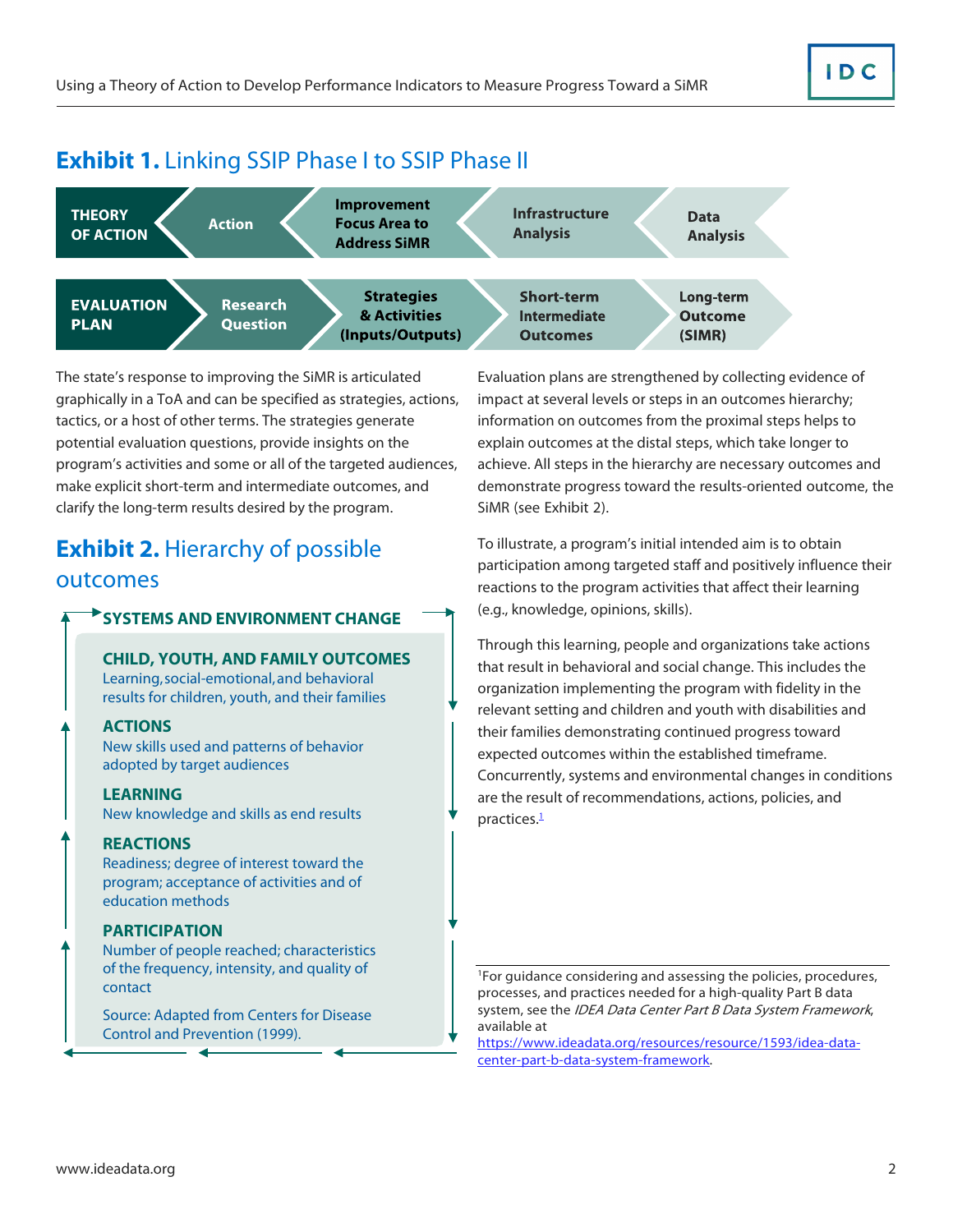## <span id="page-5-0"></span>**Using a Theory of Action to Develop an SSIP Evaluation Plan**

When developing the SSIP evaluation plan, SSIP state leaders need not start from scratch. Instead, the ToA provides an initial direction for the evaluation plan.

Exhibit 3 illustrates how a ToA for a multi-tiered system of supports (MTSS) strategy conveys three critical features of an evaluation plan: outcomes, target audiences, and activities.

#### **Exhibit 3.** Theory of action as an outline for an evaluation plan

| <b>Key strands</b><br>of action              | <b>If the SEA</b>                                                                                                                                                                                  | <b>Then the LEA</b><br>(e.g., teachersand<br>administrators)               | Then teachers/ support<br>teams                                                                                                                                                                                                                                                                        | So that                                                                                                                     |
|----------------------------------------------|----------------------------------------------------------------------------------------------------------------------------------------------------------------------------------------------------|----------------------------------------------------------------------------|--------------------------------------------------------------------------------------------------------------------------------------------------------------------------------------------------------------------------------------------------------------------------------------------------------|-----------------------------------------------------------------------------------------------------------------------------|
| <b>Multi-tiered</b><br>systems of<br>support | provides <i>professional</i><br>development<br>opportunities and<br>coaches to elementary<br>schools in target districts<br>to assist in establishing<br>robust multi-tiered<br>systems of support | will increase its capacity<br>to implement MTSS<br>practices with fidelity | <b>monitor</b> students with<br>disabilities more closely in<br>terms of their academic and<br>behavioral progress and<br>needs<br>and more quickly and<br>effectively provide supports<br>and interventions that help<br>students with disabilities be<br>successful academically and<br>behaviorally | Reading<br>achievement for<br>students with<br>disabilities in<br>elementary grades<br>in target districts<br>will improve. |

Note: SiMR Outcome in BOLD; targeted audiences in Italics; and activities are underlined; SEA = state education agency.

Moving from right to left in the ToA above, the SiMR outcome defines what needs to be achieved and is an ambitious and longer term outcome:

Increase the percentage of students with disabilities in schools in target districts that score at least Basic on the state achievement test for grades 3-5 in reading. The number of students with disabilities scoring at least Basic will increase by 3 percentage points per year from the baseline score percentage. This rate of improvement constitutes an ambitious yet achievable goal that will ultimately raise the percentage of students with disabilities scoring Basic or higher by 15 percentage points over 5 years.

There are targeted audiences that the program needs to urge into action in order to make progress on addressing these educational challenges. Generally, district and

school staff need to take action. Some action may be needed by the families and communities. Some actions may be necessary by constituencies all across the state infrastructure. Finally, teachers and service providers must instruct, engage, and progress-monitor students in the program to produce the favorable student-level outcomes (the SiMR). In the ToA above, target audiences are at the state, LEA, school, and classroom levels.

It is the agency's role to specify the strategies or activities required to be in place to achieve the outcomes in the targeted groups. Activities will vary with the audience and program. In the ToA above, the coherent improvement strategy is a robust system of multi-tiered supports. The specific activities related to the strategy may include providing professional development to elementary schools in target districts (SEA- and LEA-level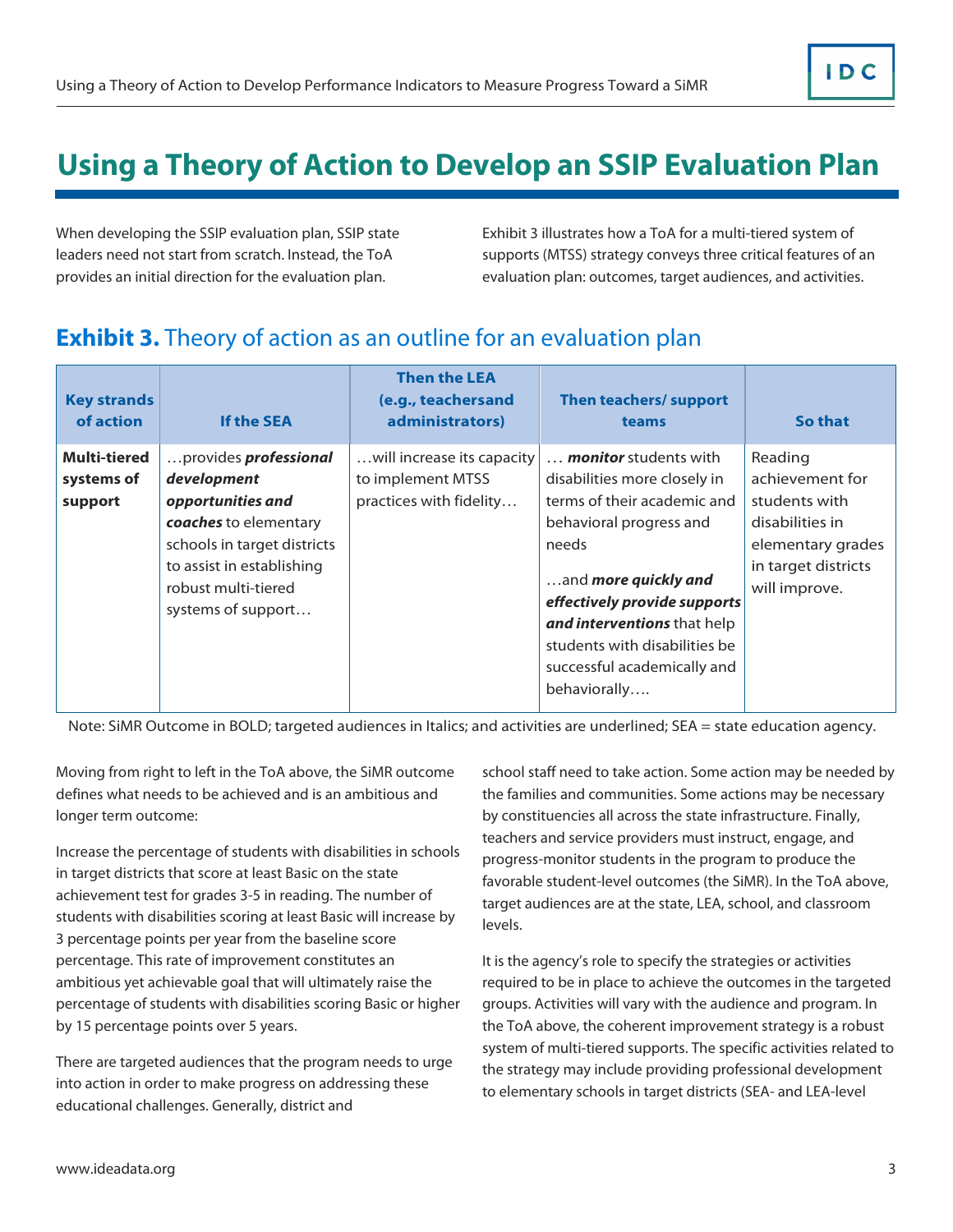<span id="page-6-0"></span>activity), providing coaches in schools in target districts (SEAand LEA-level activity), establishing robust systems of multitiered supports in schools (LEA- and school-level

activity), monitoring students and providing supports (classroom-level activity).

# **Using a Theory of Action to Develop Evaluation Questions**

To be effective, an evaluation plan needs focus. This is where evaluation questions come in. There is no specific formula for writing evaluation questions; however, they must be asked in a manner that requires a response that can be accurately measured, analyzed, and reported.<sup>2</sup> Given that in many instances resources available for evaluations are limited, what do SSIP leaders and their stakeholders really need to know to understand how well the program's activities are being implemented and if the program has the expected impact on the target audiences and ultimately the SiMR population? Because the program activities and desired outcomes are made transparent in the ToA, it is easy to use it to develop evaluation questions.

Continuing with the example above, by aligning the evaluation questions to the hierarchy of outcomes, possible evaluation questions of the installation of MTSS practices include:

- **1. Participation outcome.** What proportion of teachers who were identified for receipt of the MTSS training participated? What proportion of the intended hours of professional development did teachers receive? What proportion of the intended hours of coaching did teachers receive?
- **2. Reaction outcome.** To what extent do the teachers agree that the MTSS practices can easily be implementedintotheirclassroominstruction?Towhat extent do teachers report their readiness for using the

MTSS practices<sup>3</sup> in their classroom and school? To what extent do teachers report the practices will improve student outcomes?

- **3. Learning outcome.** How well do teachers report that they understand how the MTSS practices influence student outcomes? To what extent do teachers rate their effective use of the MTSS practice highly?
- **4. Action outcome.** To what extent do teachers implement theMTSS practices withfidelity?Towhat extent do the teachers instruct students with the intended dosage and frequency?
- **5. Child, youth, and familyoutcome(s):**
	- a. What is the impact of MTSS on the reading achievement of students with disabilities in schools in target districts compared to the reading achievement of students with disabilities in comparison schools?
	- b. What is the impact of MTSS on the classroom behavior of students with disabilities in schools in target districts compared to the behavior of students with disabilities in comparison schools?
	- c. What is the impact of MTSS on the reading achievement of all students in targetschools compared to the reading achievement of all students in comparison schools?

<span id="page-6-1"></span><sup>&</sup>lt;sup>2</sup> In these evaluation questions, MTSS practices represent the program to influence student outcomes. The data collection instruments, however, would include questions that address each MTSS practice.

<span id="page-6-2"></span><sup>&</sup>lt;sup>3</sup> In these evaluation questions, MTSS practices represent the program to influence student outcomes. The data collection instruments, however, would include questions that address each MTSS practice.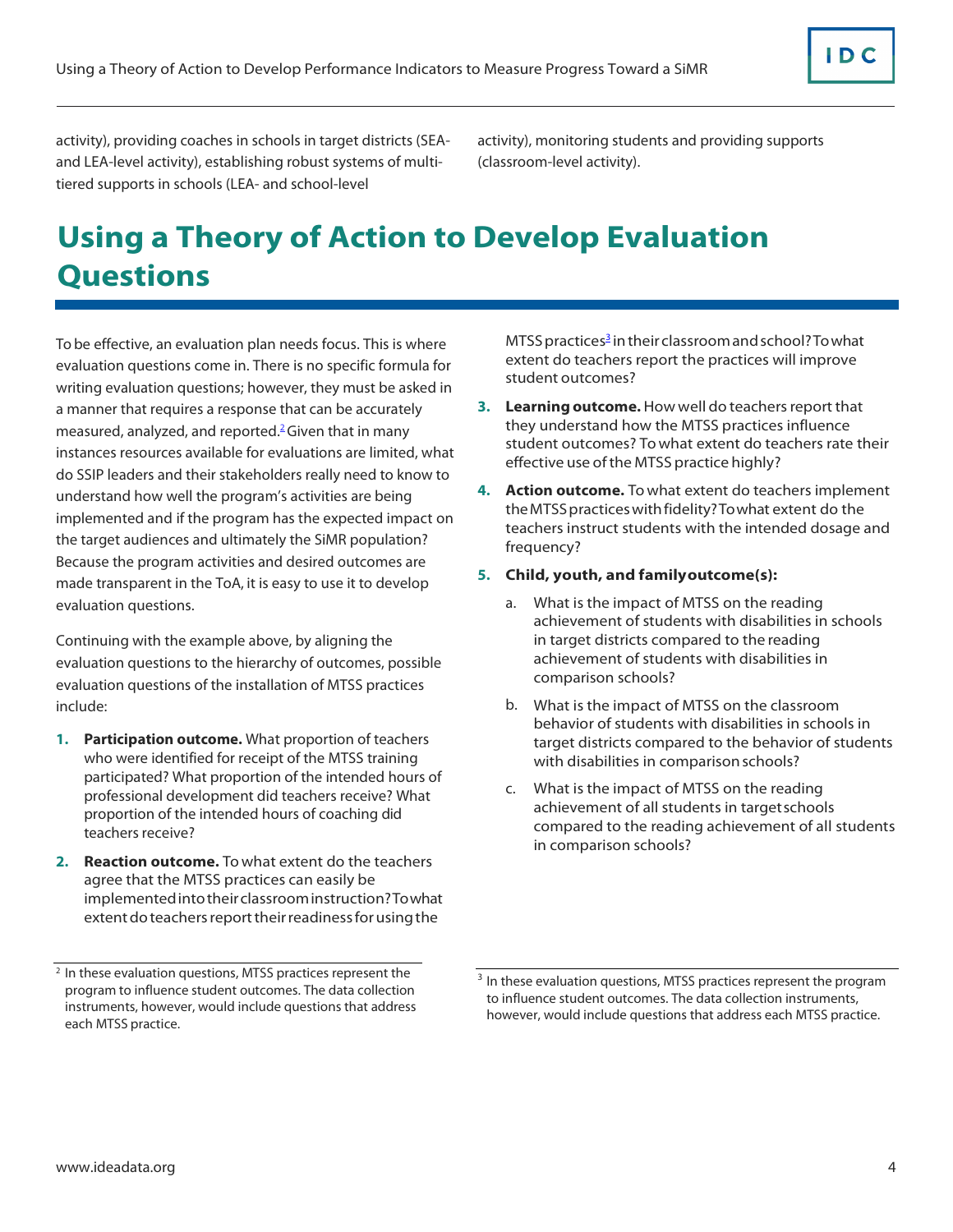## <span id="page-7-0"></span>**Identifying Performance Indicators of Progress for the Evaluation Plan**

Identifying performance indicators helps guide and monitor progress toward the long-term outcome, or in the case of SSIP, the SiMR, and is important for several reasons:

(1) When a new or large initiative is getting started, there may be clarity about the "big change" the program is to produce, but little else. (2) It is easy to place too much emphasis on listing program activities, many of which either cannot be measured or the measurement data necessary would overwhelm the evaluation and become burdensome to collect and costly to use. (3) Because the components of educational programs are often expressed in global or abstract terms, indicators—specific, observable, and measurable statements help define exactly what we mean or are looking for and require the use of such terms as number of, percent of, mean of, or similar phrases. By working backward from the end outcomes and asking"how to," SSIP leaders can identify what will be involved in producing change.

Indicators provide clear definitions of global outcome statements such as "Teachers measure student reading progress twice a week" or "Families adopt in-home literacy techniques." The teacher-based indicator might specify the type of reading intervention, the duration, or the adherence to the intervention's fidelity, for example: 90 percent of teachers will measure oral reading fluency of students in Tier 3 once a week. Likewise, the family indicator might specify the inhome techniques and the intensity or duration of their adoption, such as, all families will read to their children at least five times a week for 20 minutes each time. Indicators such as these provide clearer definitions of the global statement and help SSIP leaders understand how to measure progress toward the end outcome.

The use of indicators originates from a type of evaluation called performance measurement and can have many meanings. For our purpose, it is defined as regular measurement of the implemented service delivery and results (outcomes). Regular measurement of progress toward

specified outcomes is a vital component of any effort at managing for results. Performance measurement is a stakeholder-oriented process that focuses on maximizing benefit and minimizing negative consequences for the participants (Hatry, 2006). Specifically, a performance indicator is: an observable measure of both the process and theoutcome, at the child, classroom, teacher, family, school, or district level, which identifies a specific numericalmeasurement indicating progress toward the outcome. As noted earlier, a performance indicator usually begins with words, such as number of, percent of, ratio of, proportion of, or mean, or another similar phrase.

There are three levels or types of performance indicators, and each one contributes to marking progress toward the SiMR. Each one is defined below.

Types of Performance Indicators<sup>4</sup>

- **Indicators of short-term outcomes:** These outcomes are expected to lead to the desired end but are not themselves ends. There may be multiple short-term outcomes. Linking to the hierarchy of outcomes in Exhibit2,examplesofindictorsofshort-term outcomes includeParticipation outcome—percentage ofteachers who rate highly the usefulness and feasibility of the program; Reaction outcome—percentage of teachers who express a high interest toward the program; Learning outcome—percentage of teachers who selfrate their positive changes in knowledge about the practice.
- **Indicators of intermediate outcomes:** Again, linkingthe intermediate indicators to the hierarchy of outcomes in Exhibit 2, action outcome examples include, demonstrating the new practice orskill,

<span id="page-7-1"></span><sup>4</sup> Outputs from activities are not explicitly stated in these descriptions (e.g., number of courses offered, number or percentage of staff completing course). Managers and evaluators may elect to identify the outputs as part of a logic model sequence, but in this paper, the emphasis is on the indicators required for marking progress toward the SiMR (changes in behavior based on skills and knowledge).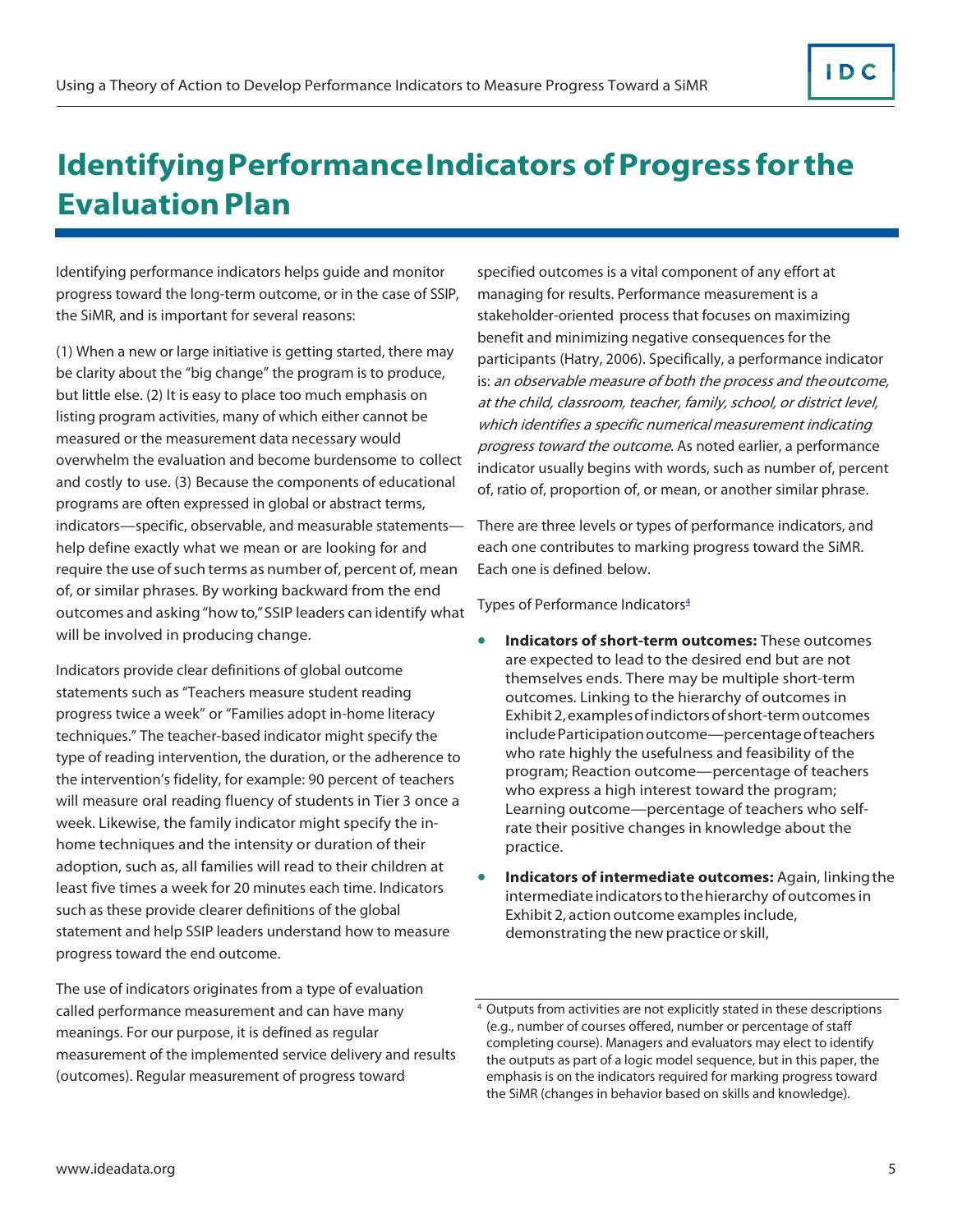<span id="page-8-0"></span>including measures of the dosage, frequency, or quality of services, $\frac{5}{2}$  and are direct results of the improvement activities. Examples include frequency of MTSS meetings by teachers and administrators or percentage of educators observed implementing MTSS practices (e.g., continually progressmonitor students' behavior and academic progress, provide supports across the tiers).

• **Indicators of long-term outcomes:** These are the end results sought. For SSIP, this end result focuses

on child, youth, and family outcomes such as learning, socialemotional, behavioral child-, youth-, and family-level end results. The indicator will specify to what extent students or families will increase their academic or functional performance, by how much, and over what time period.

Linking the outcomes and performance indicators is essential to marking or evaluating progress toward the intended results set forth by SSIP leaders. In the detailed example below, a state has identified that a subset of districts have large literacy achievement gaps between students with disabilities and their peers in the early grades (see Exhibit 4).

#### **Exhibit 4.** A hypothetical state rationale of a theory of action

**SiMR:** Improvereadingachievementforelementary-agestudentswithdisabilitiesin a subsetofdistrictswithlarge achievement gaps between students with disabilities and their peers without disabilities.

**Data and root cause analysis:** Our data analysis revealed that the achievement of students with disabilities in reading (as measured by the statewide assessment) in the elementary grades was significantly below that of their peers without disabilities. The achievement gap, in terms of the percentage of students proficient in reading, was highest in grades 3, 4, and 5. While there were variations and differences in achievement by students' disability categories, race/ethnicity, and socioeconomic status, our stakeholder group (which included representation from local special education directors, special education teachers, general education teachers, school administrators, family advocacy groups, and higher education) was compelled by the overall level of low achievement in the elementarygrades.Theyalsonotedthatcertaindistrictsin the statehadgreater achievementgapsthanothers. Therefore, our state chose to focus its SiMR on improving reading achievement in the elementary grades in a subset of districts with the largest achievement gaps.

The state's root cause analysis revealed a strong relationship between students' educational environments and their academic achievement as measured by the statewide assessment. Specifically, elementary-age students educated in substantially separate placements as well as inside the regular class less than 40 percent of the day scored lower than similar students with disabilities educated in the regular classroom more than 80 percent of the day. In addition, a statewide survey of MTSS implementation revealed that districts reporting full implementation of an MTSS system also had higher rates of students with disabilities scoring proficient on the statewide assessment in reading than those reporting lower levels of implementation. Finally, our stakeholder group felt that poor instructional quality and lack of opportunities for general and special educators to co-teach were factors in the low achievement of some students with disabilities.

<span id="page-8-1"></span><sup>&</sup>lt;sup>5</sup> In the implementation science literature, these concepts are often referred to as effort, quality, and fidelity (Fixsen, Naoom, Blase, Friedman, & Wallace, 2005).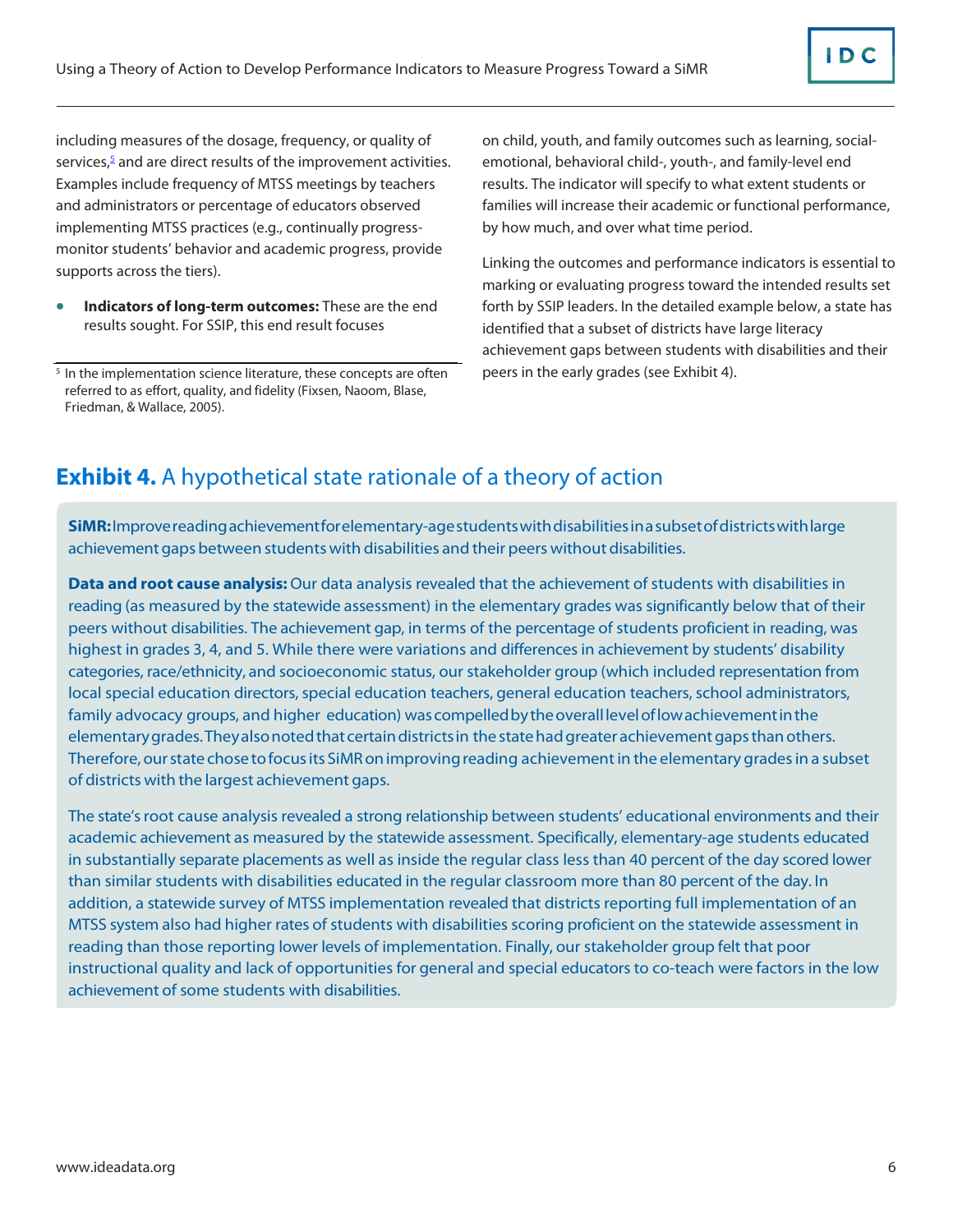Based on the results of its root cause analysis, the state has identified a multi-pronged approach to improve academic outcomes for students with disabilities in reading in elementary schools in target school districts. This multipronged approach includes establishing robust MTSS in the elementary schools in target districts,

increasing access to the general education curriculum for students with disabilities, improving instructional quality, and encouraging co-teaching models (Exhibit 5). For the purposes of illustration, short-term, intermediate, and long-term outcomes and indicators are specified for just one of these strategies—MTSS (see Exhibit 6).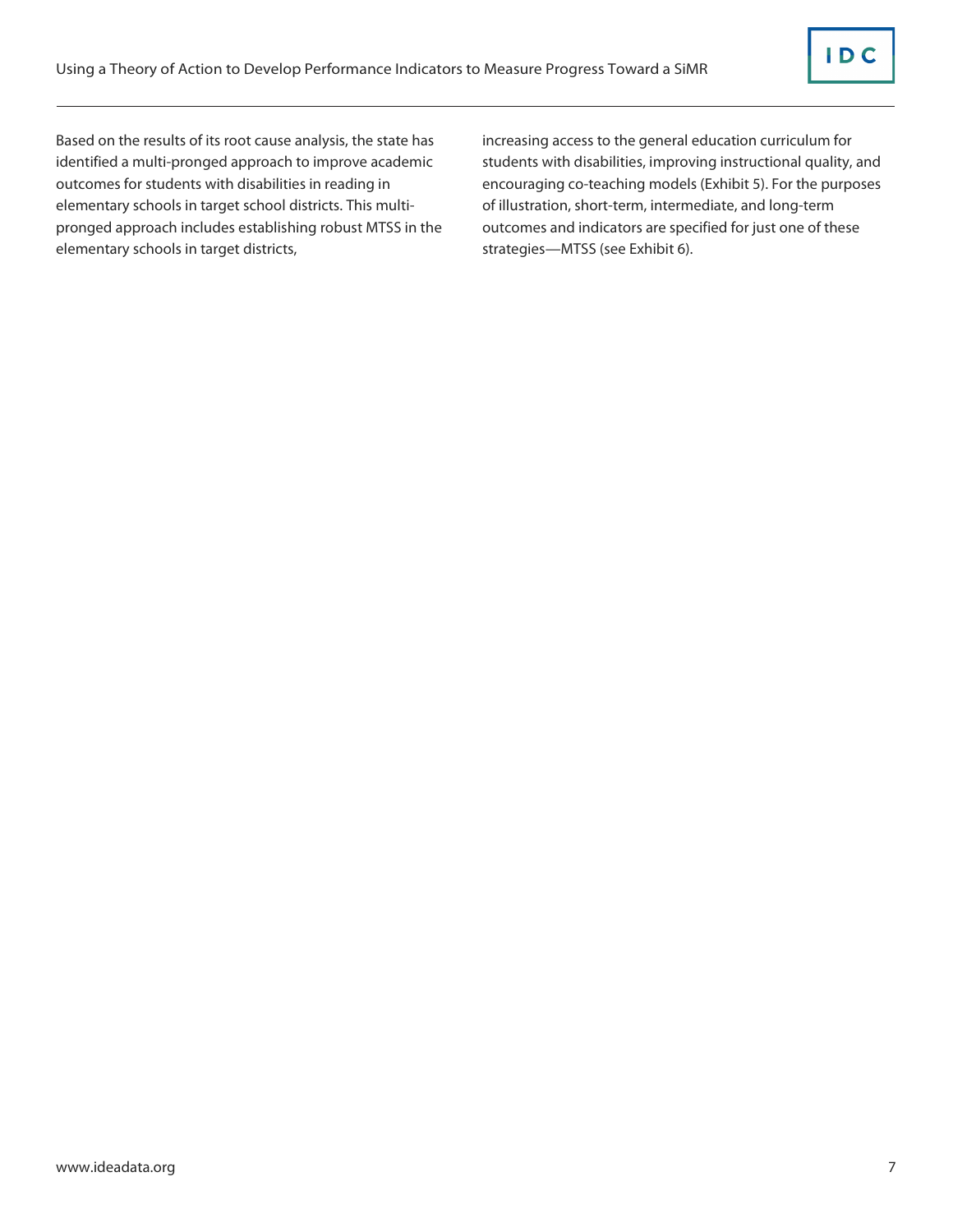### **Exhibit 5.** Example of a multi-pronged theory of action

#### **Illustrative example of a theory of action**

| <b>Key strands</b><br>of action              | <b>If the SEA</b>                                                                                                                                                                                                                                           | <b>Then the LEA (teachers</b><br>and administrators)                                                                                                                                                                                                           | <b>Then teachers and</b><br>support staff                                                                                                                                                                                                                                                                 | So that                                                                                                                     |  |
|----------------------------------------------|-------------------------------------------------------------------------------------------------------------------------------------------------------------------------------------------------------------------------------------------------------------|----------------------------------------------------------------------------------------------------------------------------------------------------------------------------------------------------------------------------------------------------------------|-----------------------------------------------------------------------------------------------------------------------------------------------------------------------------------------------------------------------------------------------------------------------------------------------------------|-----------------------------------------------------------------------------------------------------------------------------|--|
| <b>Multi-tiered</b><br>systems of<br>support | provides professional<br>development<br>opportunities and<br>coaches to elementary<br>schools in target districts<br>to assist in establishing<br>robust multi-tiered<br>systems of support                                                                 | will increase its capacity<br>to implement MTSS<br>practices with fidelity                                                                                                                                                                                     | will monitor students with<br>disabilities more closely in<br>terms of their academic and<br>behavioral progress and<br>needs<br>and will more quickly and<br>effectively provide supports<br>and interventions that help<br>students with disabilities be<br>successful academically and<br>behaviorally | Reading<br>achievement for<br>students with<br>disabilities in<br>elementary grades<br>in target districts<br>will improve. |  |
| <b>Educational</b><br>environments           | provides professional<br>development<br>opportunities and<br>coaches to elementary<br>schools in target districts<br>to explore data on<br>educational environment<br>and analyze where<br>students with disabilities<br>are receiving their<br>instruction | will make more<br>informed and intentional<br>decisions about<br>educational placements<br>for students with<br>disabilities                                                                                                                                   | will provide students with<br>disabilities access to the<br>general curriculum                                                                                                                                                                                                                            |                                                                                                                             |  |
| <b>Instructional</b><br>quality              | provides professional<br>development<br>opportunities and<br>coaches to elementary<br>schools in target districts<br>on research-based<br>instructional strategies in<br>literacy                                                                           | will implement<br>evidence- based practices<br>with fidelity to meet the<br>individual needs of<br>students with<br>disabilities                                                                                                                               | will deliver high-quality<br>instruction                                                                                                                                                                                                                                                                  |                                                                                                                             |  |
| <b>Co-teaching</b>                           | provides professional<br>development<br>opportunities and<br>coaches to elementary<br>schools in target districts<br>to establish co-teaching<br>models                                                                                                     | will offer general and<br>special educators the<br>opportunity to work more<br>closely together in the<br>classroom to design<br>lessons, support students,<br>and braid best<br>instructional strategies for<br>students with disabilities<br>and their peers | will benefit from the<br>shared knowledge and<br>expertise of their colleagues<br>in general and special<br>educationand will<br>provide students with<br>disabilities access to the<br>general curriculum                                                                                                |                                                                                                                             |  |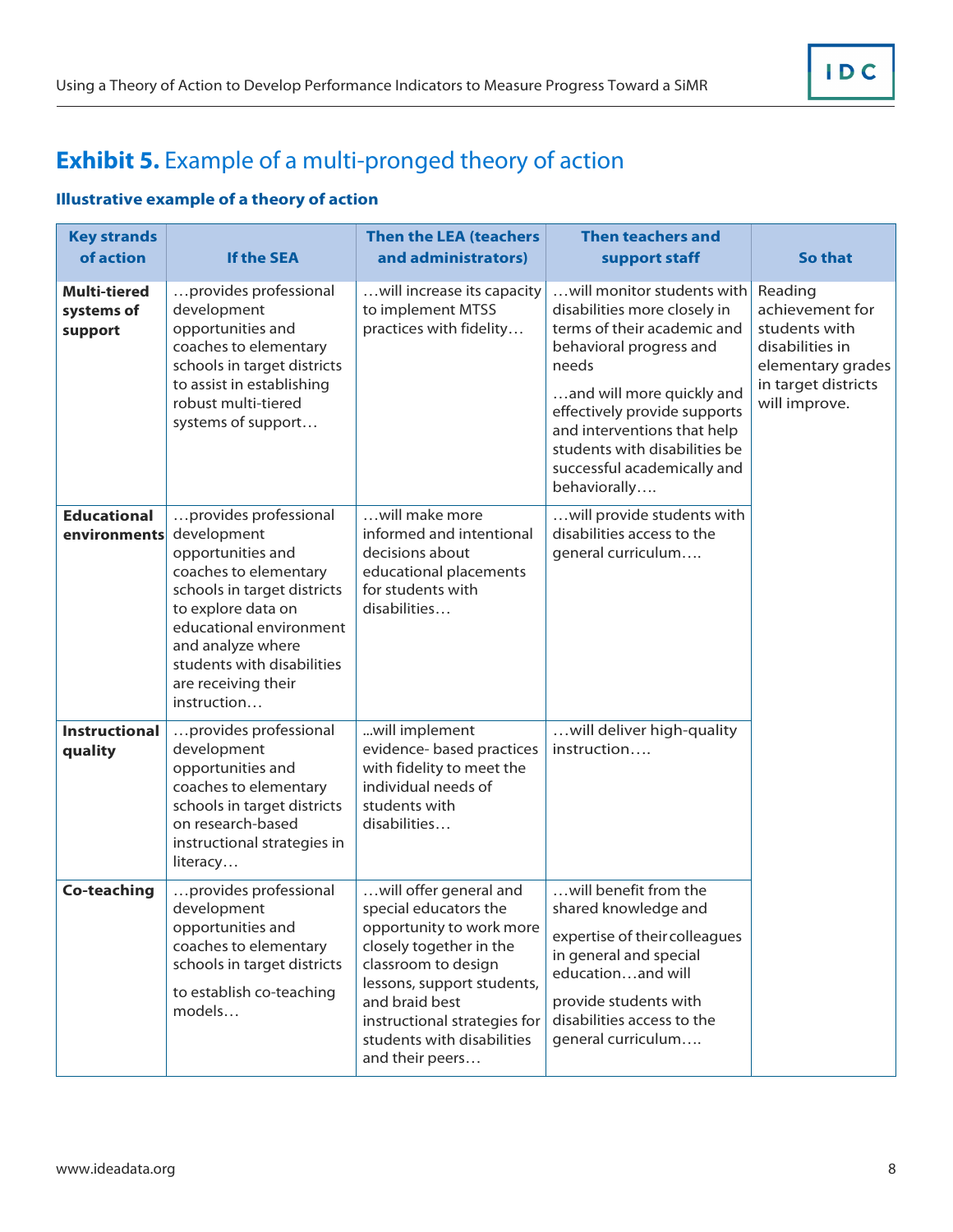### <span id="page-11-0"></span>**Exhibit 6.** Illustrative example of a (partial) theory of action linked with performance indicators

|                                                  | <b>Key strands</b><br>of action                                                                                                       | <b>If the SEA</b>                                                                                                                                                                                                                                                                                                                                                                        |                                                                       | <b>Then the LEA (teachers</b><br>and administrators)                                                                                                                                                                                                                                                                                                                                                                                                                                                                                                                                                                                                                                                                                                  | <b>Then teachers and</b><br>support staff                                                                                                                                                                                                                                                              |                                     | So that                                                                                                                                                                                                                                                                                                                                  |
|--------------------------------------------------|---------------------------------------------------------------------------------------------------------------------------------------|------------------------------------------------------------------------------------------------------------------------------------------------------------------------------------------------------------------------------------------------------------------------------------------------------------------------------------------------------------------------------------------|-----------------------------------------------------------------------|-------------------------------------------------------------------------------------------------------------------------------------------------------------------------------------------------------------------------------------------------------------------------------------------------------------------------------------------------------------------------------------------------------------------------------------------------------------------------------------------------------------------------------------------------------------------------------------------------------------------------------------------------------------------------------------------------------------------------------------------------------|--------------------------------------------------------------------------------------------------------------------------------------------------------------------------------------------------------------------------------------------------------------------------------------------------------|-------------------------------------|------------------------------------------------------------------------------------------------------------------------------------------------------------------------------------------------------------------------------------------------------------------------------------------------------------------------------------------|
|                                                  | Multi-tiered<br>system of<br>supports                                                                                                 | provides professional<br>development opportunities<br>and coaches to elementary<br>schools in target districts to<br>assist in establishing robust<br>multi-tiered systems of<br>support                                                                                                                                                                                                 |                                                                       | will increase its capacity<br>to implement MTSS<br>practices with fidelity                                                                                                                                                                                                                                                                                                                                                                                                                                                                                                                                                                                                                                                                            | will monitor students with<br>disabilities more closely in<br>terms of their academic and<br>behavioral progress and needs<br>and will more quickly and<br>effectively provide supports<br>and interventions that help<br>students with disabilities be<br>successful academically and<br>behaviorally |                                     | Reading<br>achievement for<br>students with<br>disabilities in<br>elementary grades<br>in target districts will<br>improve.                                                                                                                                                                                                              |
|                                                  |                                                                                                                                       | <b>Indicators of</b><br><b>Short-term Outcomes</b>                                                                                                                                                                                                                                                                                                                                       |                                                                       | <b>Indicators of</b><br><b>Intermediate Outcomes</b>                                                                                                                                                                                                                                                                                                                                                                                                                                                                                                                                                                                                                                                                                                  |                                                                                                                                                                                                                                                                                                        |                                     | <b>Indicators of</b><br><b>Long-term Outcomes</b>                                                                                                                                                                                                                                                                                        |
| $\bullet$<br>$\bullet$<br>$\bullet$<br>$\bullet$ | <b>Participation Outcomes:</b><br>relevant, and useful<br>hired<br>districts<br><b>Reaction Outcome:</b><br><b>Learning Outcomes:</b> | Percentage of participants who<br>rated professional development<br>opportunities as high quality,<br>Number of additional coaches<br>Frequency of visits by coaches to<br>elementary schools in target<br>Percentage of participants who<br>rated coaching sessions as high<br>quality, relevant, and useful<br>Percentage of teachers reporting<br>an interest in learning the program | $\bullet$<br>$\bullet$<br>$\bullet$<br>$\bullet$<br>III)<br>$\bullet$ | <b>Action Outcomes:</b><br>Percentage of school sites at the installation stage of<br>MTSS system and practices<br>Percentage of school sites that developed MTSS<br>systems frameworks<br>Frequency of MTSS meetings by teachers and<br>administrators convened at least once a month to<br>review data profiles of classes and students<br>Percentage of educators who self-reported<br>implementing MTSS practices (e.g., continually<br>progress-monitor students' behavior and academic<br>progress, provide supports across Tier I, Tier II, and Tier<br>Percentage of educators observed implementing MTSS<br>practices (e.g., continually progress-monitor students'<br>behavior and academic progress, provide supports<br>across the Tiers) |                                                                                                                                                                                                                                                                                                        | $\bullet$<br>$\bullet$<br>$\bullet$ | Decrease in number of<br>disciplinary referrals<br>Improvements in the<br>academic growth in<br>reading of students with<br>disabilities<br>Improvements in the<br>academic growth of any<br>students receiving Tier II<br>and Tier III supports<br>Decrease in number of<br>students referred or<br>identified for special<br>education |
| $\bullet$                                        | practices<br>skills obtained through                                                                                                  | Percentage of participants who<br>reported increased knowledge<br>about effective MTSS systems and<br>Percentage of educators who<br>reported increases in their<br>application of knowledge and<br>professional development                                                                                                                                                             | $\bullet$<br>$\bullet$<br>$\bullet$                                   | Percentage of school sites demonstrating evidence of<br>robust MTSS systems in elementary schools in target<br>districts, including existence of high-quality Tier II and<br>Tier III<br>Decrease in the percentage of students receiving Tier III<br>and Tier II supports<br>Changes in the numbers and percentage of students<br>receiving supports at each level over a set period of time<br>as a proxy for demonstrating use of MTSS data-based<br>management practices                                                                                                                                                                                                                                                                          |                                                                                                                                                                                                                                                                                                        |                                     |                                                                                                                                                                                                                                                                                                                                          |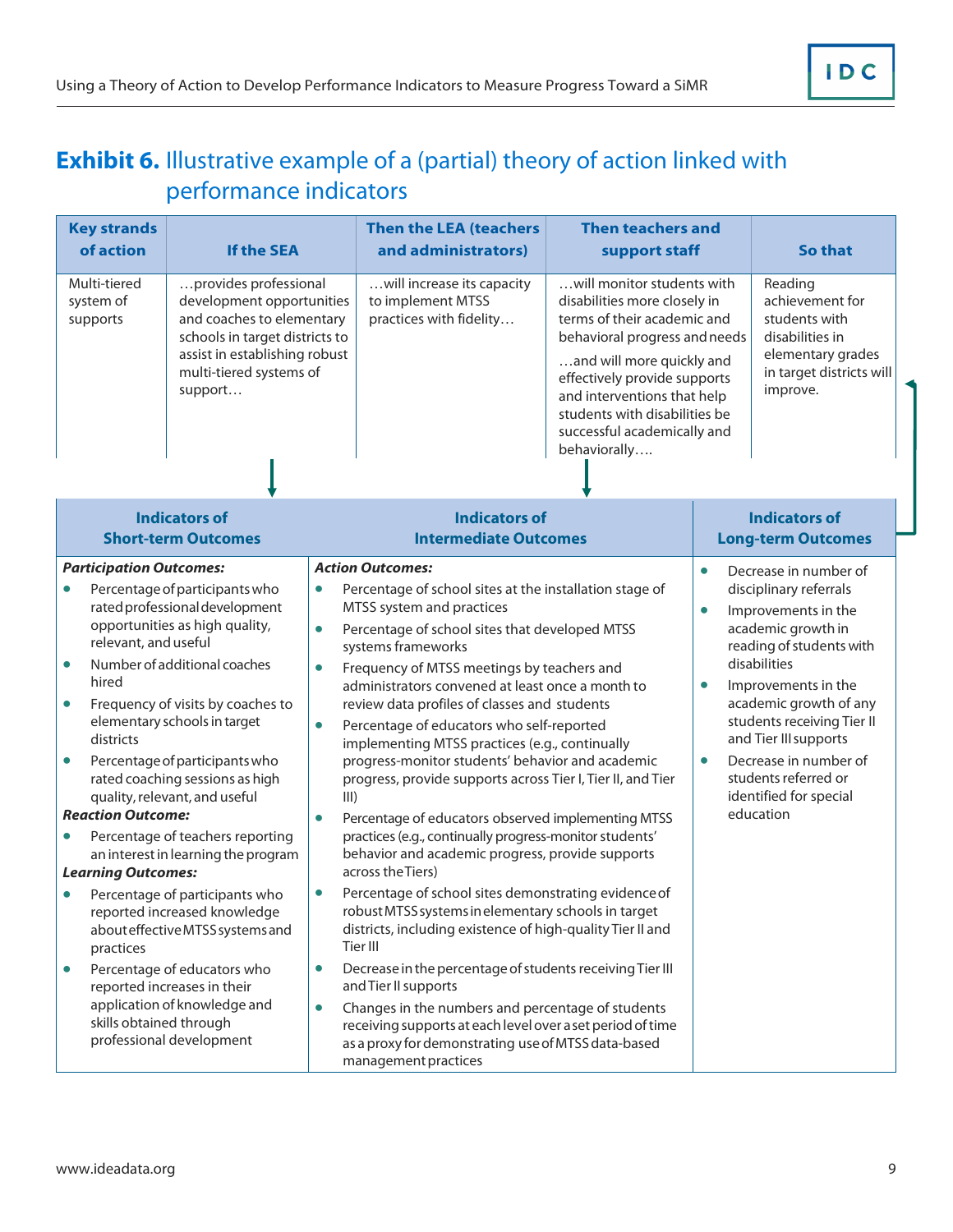## <span id="page-12-0"></span>**Summary**

This paper demonstrates how the activities completed under SSIP Phase I contribute to the evaluation planning component of SSIP Phase II, which then guides the evaluation work conducted in subsequent years. The ToA, as the product of data and infrastructure analysis, stakeholder discussions, and SiMR identification, visually depicts the underlying reasoning behind the choice of improvement strategies adopted by a state to achieve its long-term outcome (SiMR). Moreover, the ToA clearly defines the valued outcome(s), target audiences, and activities that a state will engage in over the life of its SSIP. Through this graphical argument, SSIP leaders and their stakeholders can generate important evaluation questions at each level of the outcomes hierarchy, identify essential steps and checkpoints in implementing selected improvement strategies, and evaluate if the expected outcomes at each step along the way are realized.

SSIP evaluation plans are strengthened by periodic collection of evidence of impact at each level in an outcomes hierarchy. Regular measurement of progress toward specified outcomes is a vital component of any effort at managing for result as it assures SSIP leaders that the system is on track or indicates that mid-course changes may be necessary. Performance

indicators are a common method of collecting this evidence as they are written in specific, observable, and measurable language to define exactly what SSIP leaders mean or are looking for and require the use of such terms as number of, percent of, mean of, or similar phrases. This paper describes three types of performance indicators.

Indicators of short-term outcomes measure participation, reaction, and learning outcomes in the hierarchy of outcomes. Indicators of intermediate outcomes measure action outcomes in the hierarchy of outcomes. Finally, indicators of long-term outcomes measure the end results sought, which for the SSIP focuses on child-, youth-, and family outcomes such as learning, social-emotional, behavioral child-, youth-, and family-level end results.

Woven throughout this paper is a practical illustration of how to use a ToA to develop evaluation questions and performance indicators linked to an outcomes hierarchy. While the example in the paper is focused on a single component of a multipronged ToA, the process outlined can be replicated to guide SSIP leaders through some of the steps necessary to develop the evaluation component of SSIP Phase II.